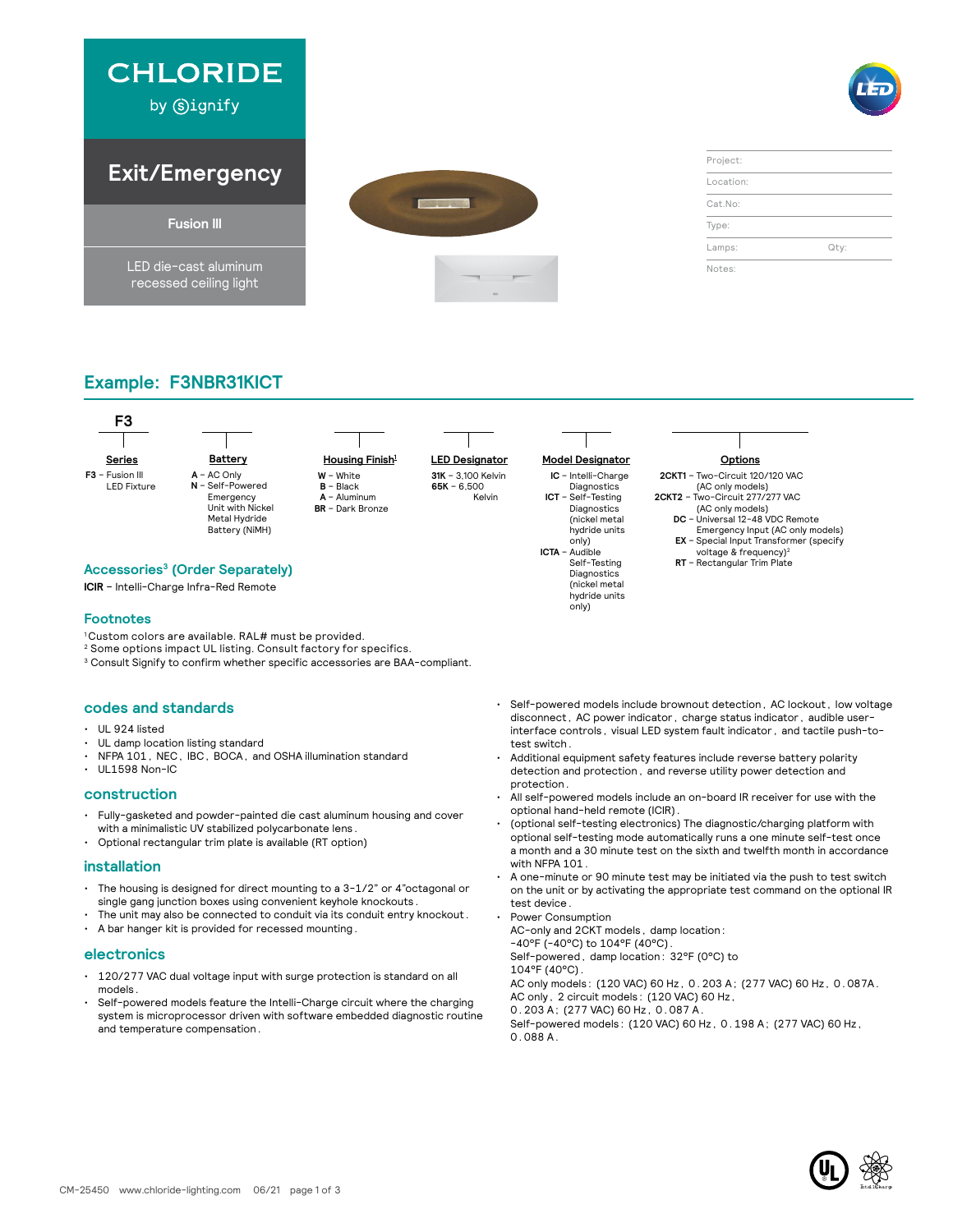## **F3** Fusion III LED die-cast aluminum recessed ceiling light

"AC only or Emergency"

#### **lamps**

- Illumination is provided by two field replaceable white LED modules and a vacuum plated polycarbonate reflector.
- The two LED modules are independently driven and operate at 3,100 K or 6,500 K based on selected models.

#### **battery**

- Maintenance free sealed nickel metal hydride with 10 year life.
- Provides a minimum of 90 minutes emergency illumination.

#### **warranty**

• Five full years on electronics and unit.

#### **options**

- 2CKT1 Available on AC only configured models to accommodate inputs from a normally on circuit and an AC emergency circuit from a generator or emergency inverter circuit limited to 120 VAC circuits.
- 2CKT2 Available on AC only configured models to accommodate inputs from a normally on circuit and an AC emergency circuit from a generator or emergency inverter circuit limited to 277 VAC circuits.
- DC The DC option is reserved for AC only configured models and accommodates wiring to a remote emergency battery unit. The DC input is not polarity sensitive and accepts 12 to 48 VDC from a remote source.
- EX The special input transformer option allows for input voltage and frequencies beyond the standard 120/277 VAC, 60 Hz input.
- ICT The self-testing option enables a periodic self-test of the equipment where a test routine is established to perform a one minute test every thirty days with a 30 minute test performed on the sixth and twelfth month in accordance with NFPA 101. Equipment readiness faults are indicated with a visual LED display.
- ICTA The audible self-testing option enables a periodic self-test of the equipment where a test routine is established to perform a one minute test once a month with a 30 minute test performed on the sixth and twelfth month in accordance with NFPA 101. Equipment readiness faults are indicated with a visual LED display and an audible alarm.

#### **dimensions**